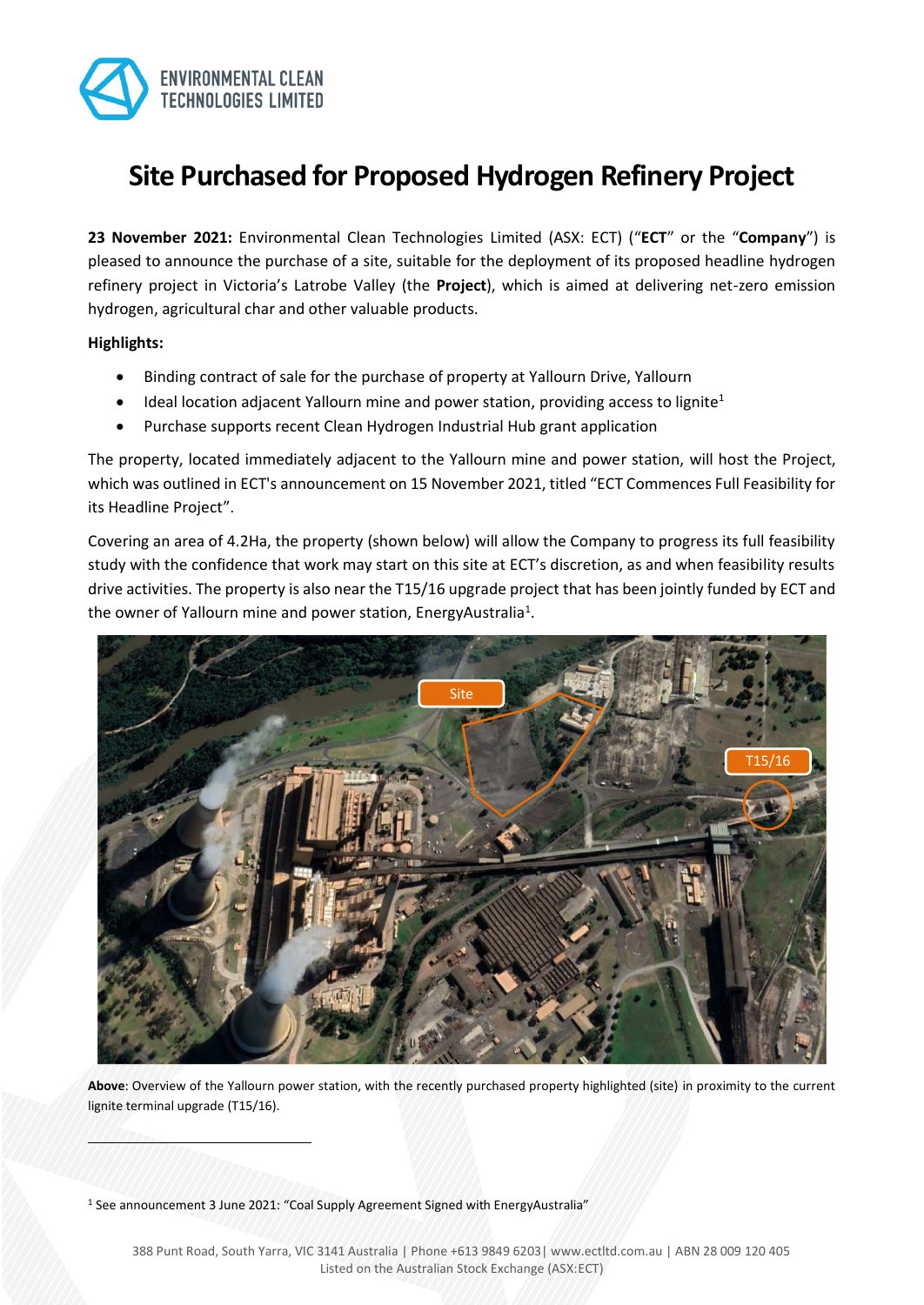The suitability of the site is reinforced by the fact a previous lignite de-watering and briquetting project in 2013 underwent significant site feasibility and planning approvals. Although this project did not proceed, planning documents are being shared with ECT by the vendor. The site also includes the formerly named "Powerhouse Hotel" building, leveraging existing infrastructure to provide office space, training and laboratory facilities for the Project.

The property acquisition also supports the Company's application under the Federal Government's Clean Hydrogen Industrial Hub grant program, which was submitted yesterday. The Federal Government expects to complete first round reviews in March 2022. In putting this grant application together, ECT has now developed a short-form feasibility document for the Project (the **Project Pack**) which is critical in developing and solidifying relationships essential to the full feasibility study, including, financial, off-take, technical, engineering and construction partners.

In the coming months, in addition to providing the framework for the full feasibility plan, the Project Pack will help structure discussions with the proposed partners, as roles and relationships are formalised.

Managing Director Glenn Fozard commented:

*"This is an exciting day for ECT as we move one step closer to realising the dream of helping transition Victoria's vast world-class lignite resource away from its traditional high emission use, toward low and zero emission applications that can deliver a range of economic and environmental outcomes."*

The Company looks forward to providing further updates as activities progress.

## **Material Terms**

- Vendor: Essendon Wilson Investments P/L which is not a related party to ECT.
- Purchase price of \$950,000 to be satisfied via a \$475,000 cash payment (funded from existing working capital) and the transfer of 25 million fully paid ordinary shares in ECT.
- The consideration shares will be transferred from the facility established to pay for equipment and contractors as announced on 18 May 2020 and 18 June 2020. As a result, no new shares will be issued. The shares in this facility were issued at 1c per share.
- Negotiations on price for this land commenced in October where the 25 million shares at 1.9c, equated to a 25% discount to the market price at the time which was 2.6c.
- Shares will be transferred from Iain McEwin, acting as the custodian, to the vendor and will be subject to voluntary escrow for 6 months post settlement.
- Settlement is conditional on updated s32 certificate, 14 days' due diligence and receipt of satisfactory EPA contamination report.
- Settlement 90 days (expected late February 2022).

This announcement is authorised for release to the ASX by the Board.

## **//END//**

## **For further information, please contact:**

## **INVESTORS**

Glenn Fozard Managing Director

info@ectltd.com.au / +613 9849 6203

### **MEDIA**

Adam Giles Marketing & Communications Manager media@ectltd.com.au / +613 9849 6203